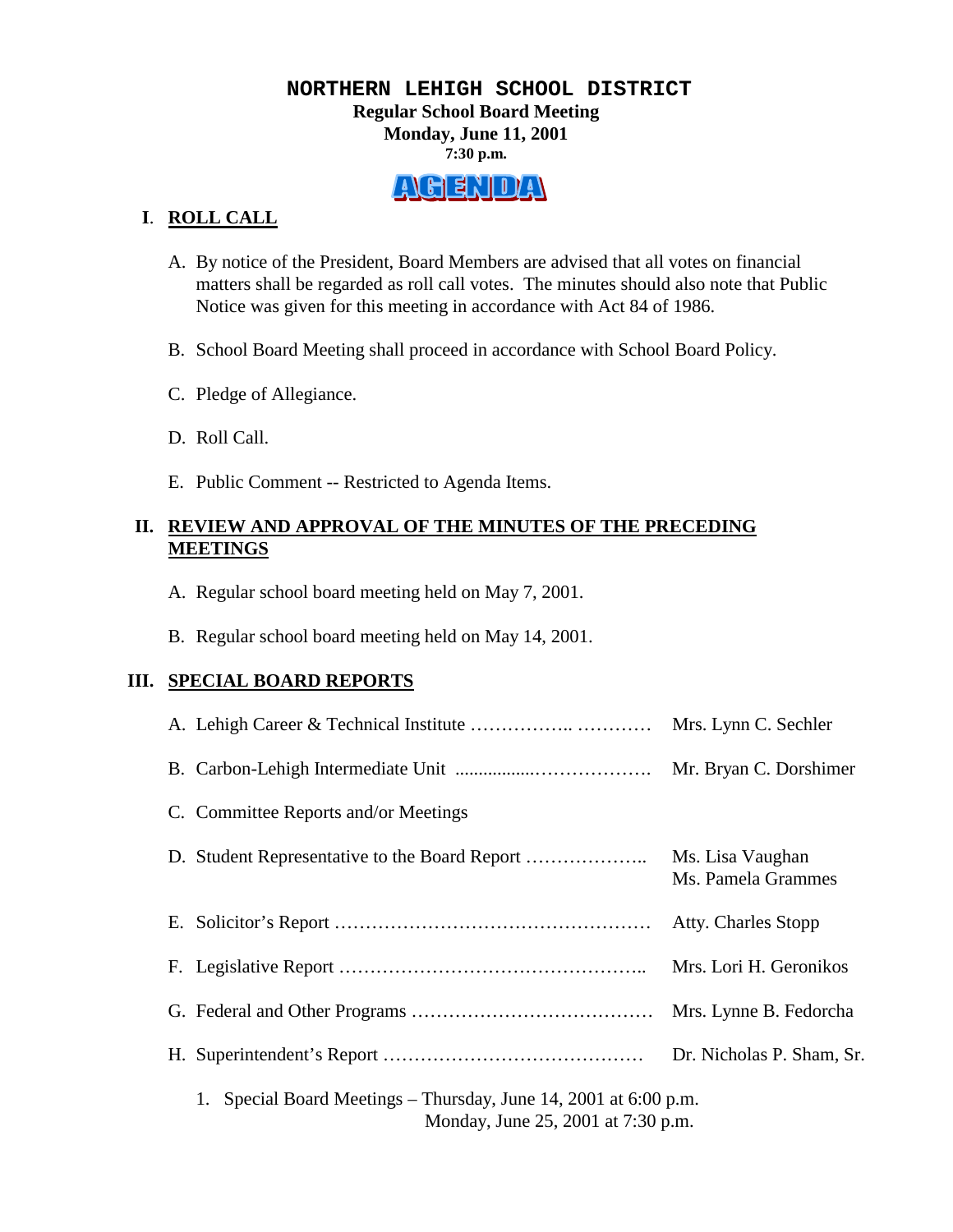I. An Executive Work Session will be held prior to the meeting from 7:00 p.m. to 7:30 p.m. for personnel issues.

## **IV. PERSONNEL**

- A. Nominations for Appointment
	- 1. Instructional
		- a. Change of Status

| Gail Lafferty          |                                                                                                                                                  |  |  |  |
|------------------------|--------------------------------------------------------------------------------------------------------------------------------------------------|--|--|--|
| From:                  | Grade 6 Teacher – Slatington Elementary School                                                                                                   |  |  |  |
| To:                    | <b>Instructional Support Teacher – Slatington Elementary School,</b><br>replacing Laurie Newman who became the Special Education<br>Coordinator. |  |  |  |
| Effective:             | The start of the 2001-2002 school year.                                                                                                          |  |  |  |
| b. Lynn Haab           | <b>Temporary Vacancy Replacement Teacher</b>                                                                                                     |  |  |  |
| Assignment:            | Special Education Learning Support Teacher in the Middle                                                                                         |  |  |  |
|                        | School, replacing Tammy Fristick who was granted an unpaid                                                                                       |  |  |  |
|                        | leave of absence for the 2001-2002 school year.                                                                                                  |  |  |  |
| Salary:                | \$35,200.00 (Appendix A-Step 1-Bachelors on the 2001-2002                                                                                        |  |  |  |
|                        | NLEA CBA Salary Schedule)                                                                                                                        |  |  |  |
| <b>Effective Date:</b> | August 30, 2001                                                                                                                                  |  |  |  |

B. Approve the Compensation Agreement between the Board of School Directors of the Northern Lehigh School District and Mr. Bernard G. Rockovich , Business Manager for a term of five (5) years, commencing on the  $7<sup>th</sup>$  day of May, 2001 and ending on the  $7<sup>th</sup>$  day of May, 2006.

#### C. Resignation/Retirement

Margaret Conrad, second grade teacher at Peters Elementary School, has submitted her letter of resignation. After 22 ½ years of service in the Northern Lehigh School District Mrs. Conrad has decided to retire, effective August 30, 2001.

D. Uncompensated Leave

Approve the request of Jacqueline Sham, Slatington Elementary third grade teacher, to take an uncompensated leave from her teaching position for the first semester of the 2001-2002 school year in accordance with School Board Policy #439. **(Please see attachment #1)**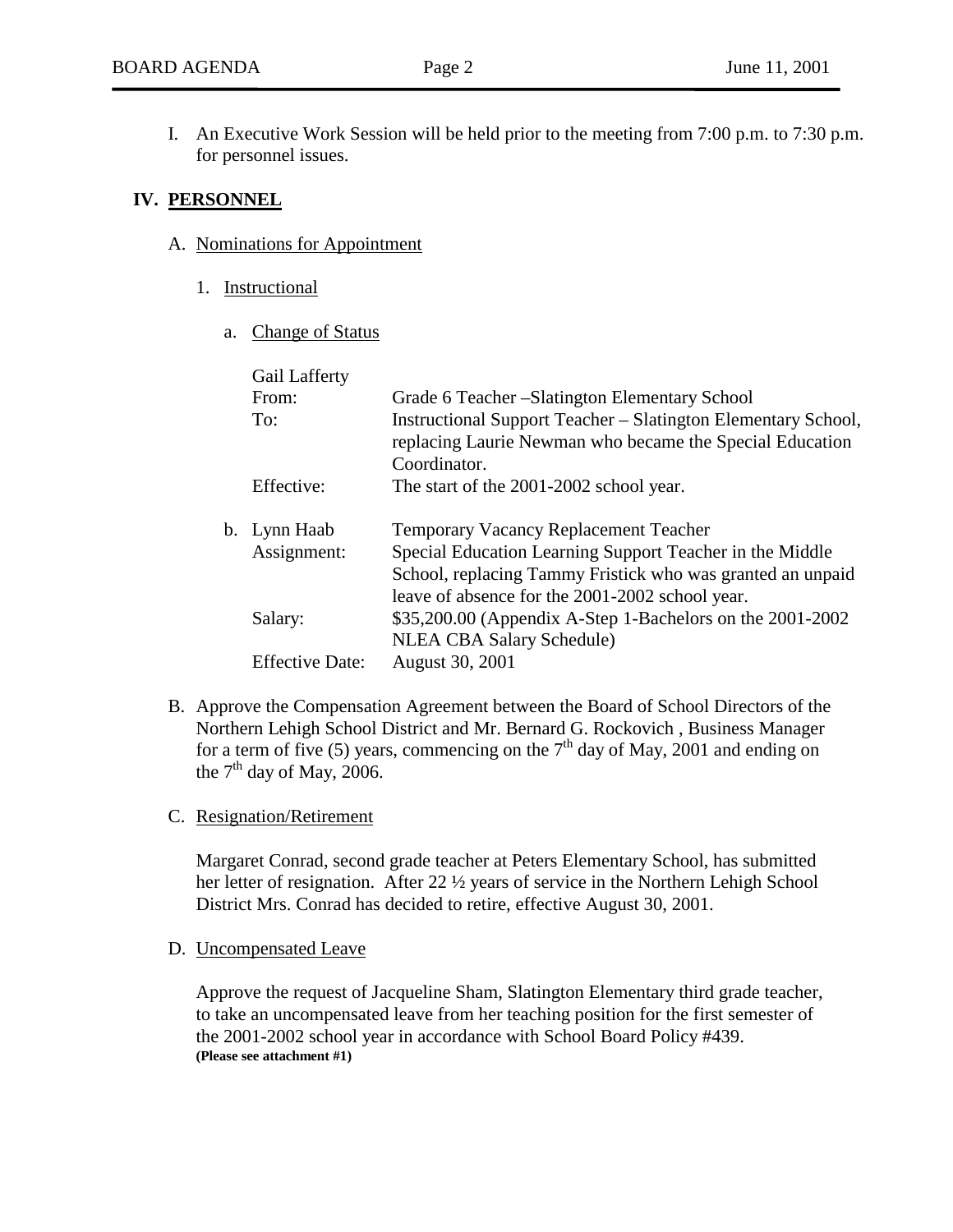## E. Transfer of Teacher Assignments

Approve the following changes in teacher assignments to begin with the 2001-2002 school year in accordance with School Board Policy #409:

| Teacher              | Subject                      | From                                | To                                                |
|----------------------|------------------------------|-------------------------------------|---------------------------------------------------|
| Michael Bonner       | Guidance                     | <b>Fulltime MS</b>                  | Part-time HS & MS                                 |
| <b>Susan Bowser</b>  | Family & Consumer<br>Science | <b>Fulltime MS</b>                  | Part-time HS & MS                                 |
| Victoria Burse       | German                       | <b>Fulltime MS</b>                  | Part-time HS & MS                                 |
| Francis Carazo       | English                      | <b>MS</b>                           | <b>HS</b>                                         |
| Eric DeAntonis       | Math                         | 2 Periods-MS<br>Remainder of Day HS | <b>Fulltime HS</b>                                |
| <b>Scott DeLong</b>  | <b>Social Studies</b>        | 2 Periods-MS<br>Remainder of Day HS | <b>Fulltime HS-Remains</b><br>A Half-time teacher |
| Julie Everett        | Biology/Science              | 2 Periods-MS<br>Remainder of Day HS | <b>Fulltime HS</b>                                |
| <b>Robert Hicks</b>  | <b>Technology Education</b>  | <b>MS</b>                           | Part-time HS & MS                                 |
| David Oertner        | Science                      | MS                                  | <b>HS</b>                                         |
| John Posegay         | <b>Special Education</b>     | MS                                  | <b>HS</b>                                         |
| <b>Ronald Sadler</b> | Health/Phys. Ed.             | MS                                  | <b>HS</b>                                         |
| Dalton Semmel        | Math                         | MS.                                 | <b>HS</b>                                         |
| Sandra Vajda         | Spanish                      | MS                                  | Part-time HS & MS                                 |
| James Yadush         | Social Studies               | MS                                  | Part-time HS & MS                                 |
| Kristie Croll        | Special Education            | MS                                  | HS                                                |
|                      |                              |                                     |                                                   |

#### **V. POLICY**

A. Attendance of a Non-Resident Student

Approve to permit a Slatington Elementary School student, whose parents have moved from the Northern Lehigh School District, to remain in attendance for the duration of this school term in accordance with School Board Policy #202.

- B. Board Policy  $1<sup>st</sup>$  Reading
	- a. Approve revisions to school board policy # 707 Use of School Facilities and Equipment, as presented after first reading. **(Please see attachment #2)**
	- b. Approve revisions to school board policy #913 Relations With Special Interest Groups, as presented after first reading. **(Please see attachment #3)**
- C. Appoint Mr. Ronald Klevenhagen as the municipal officer authorized to collect Slatington Real Estate Tax and Slatington Per Capita Tax for the 2001-2002 school year.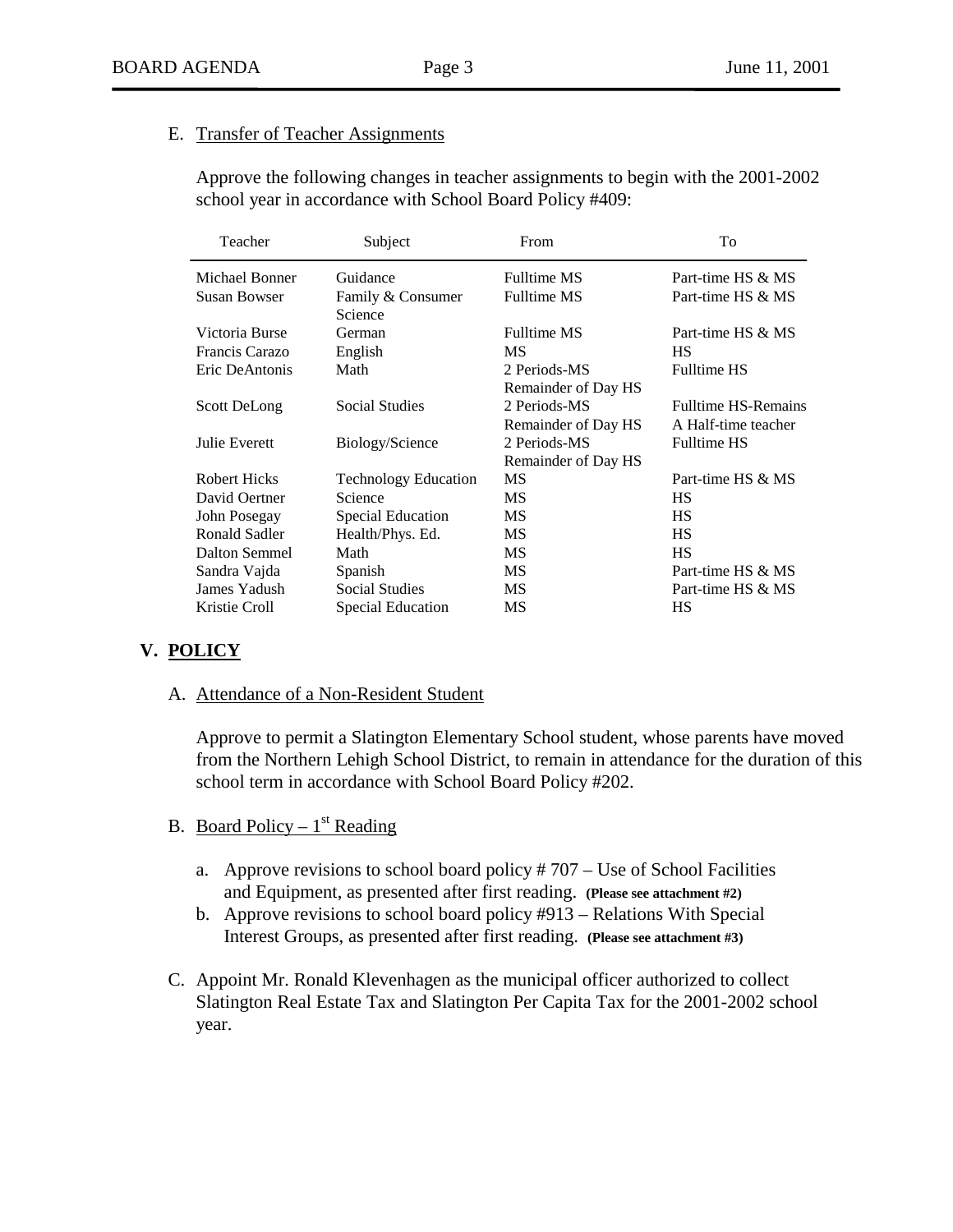D. Approve the Northern Lehigh Middle School Student Activities Account Statement for the month of May 2001. **(Please see attachment #4)**

## **VI. CURRICULUM AND INSTRUCTION**

#### **VII. OLD BUSINESS**

#### **VIII. NEW BUSINESS**

#### **IX. FINANCIAL**

- A. Approve the Treasurer's Report for the month of May 2001.
- B. Approve the Cafeteria Reports for the month of May 2001. (Information Only)
- C. Approve payment of General Fund bills for the month of May 2001.

#### D. Service Provider/TSA

Approve to add the following companies to the list of tax shelter annuity providers for the school district. These companies have met the guidelines and conditions for participation in Northern Lehigh School District's TSA payroll deduction program as approved by the school board on February 2, 1998:

Provident Mutual MetLife

#### E. Award Bids

Approve the awarding of bids for #2 grade fuel oil, diesel fuel, and unleaded gasoline as follows: **(Please see attachment #5)**

- 1. #2 Grade Fuel Oil Tankwagon delivery of less than 6,800 gallons awarded to Pipeline Petroleum, Inc. at a firm base price of .999 cents per gallon.
- 2. #2 Grade Fuel Oil Transpot delivery of less than 6,800 gallons awarded to W. S. Reichenbach & Son, Inc. at a firm base price of .860 cents per gallon.
- 3. Diesel Fuel awarded to W. S. Reichenbach & Son, Inc. at a firm base price of .935 cents per gallon (normal blend) and a firm base price of .953 cents per gallon (70%/30% blend)
- 4. Unleaded Gasoline awarded to W. S. Reichenbach & Son, Inc. at a fluctuating base price of \$1.119 per gallon.